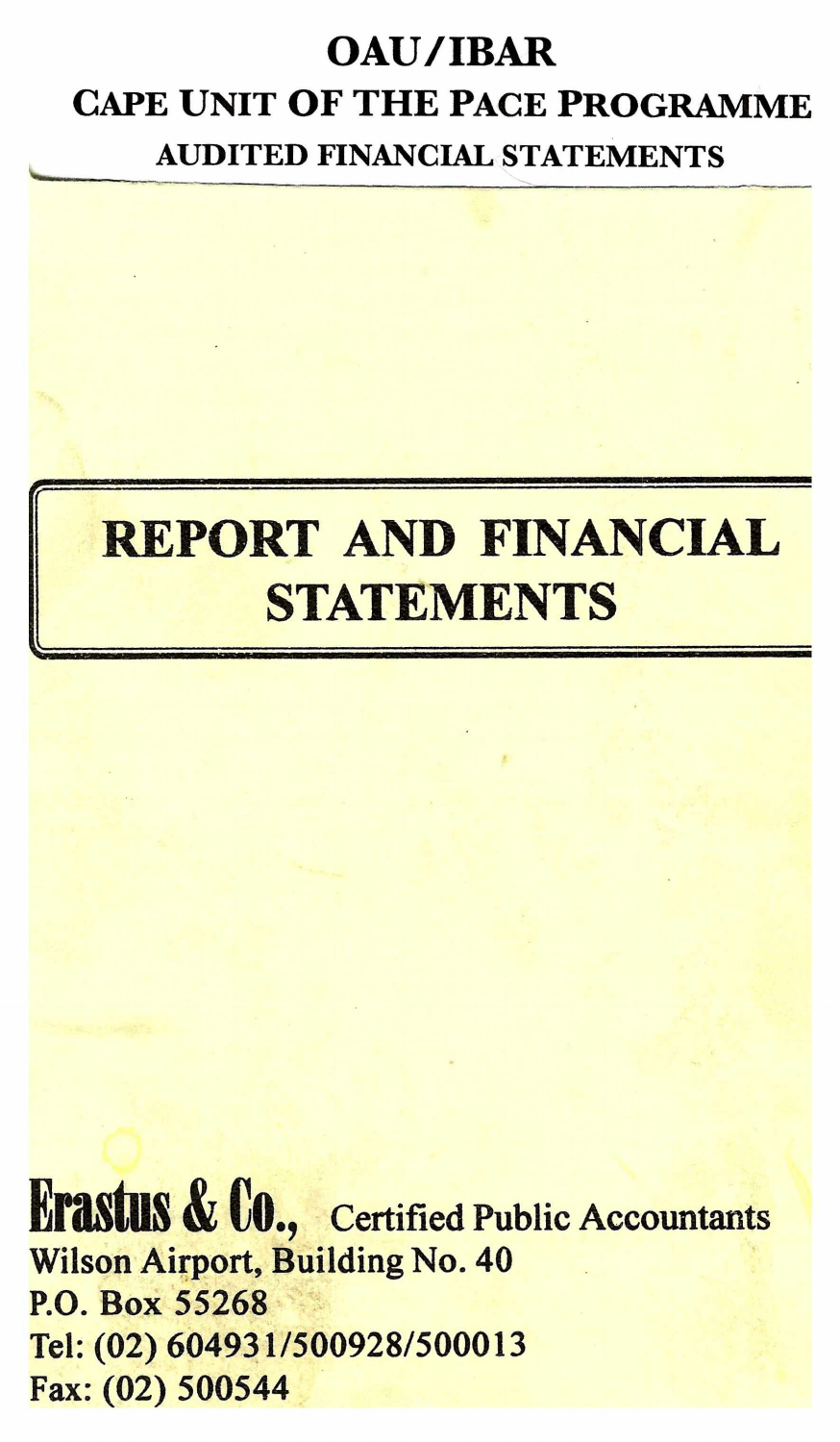# **CAPE UNIT OF THE PACE PROGRAMME AUDITED FINANCIAL STATEMENTS**  *1 DECEMBER, 2000 TO 31 MARCH, 2001*

| <b>CONTENTS</b>                                           | <b>PAGE</b>      |
|-----------------------------------------------------------|------------------|
| <b>Officers and Professional Advisors</b>                 | 1                |
| <b>Acronyms/Abbreviations Reference</b>                   | $\boldsymbol{2}$ |
| <b>Report of the Auditors</b>                             | 3                |
| <b>Grant Accountability Statement</b>                     | 4                |
| <b>Notes to the Grant Accountability Statement</b>        | $5 - 9$          |
| <b>Budget/Actual Analysis</b><br>٠                        |                  |
| <b>Project Description &amp; Particulars</b><br>$\bullet$ |                  |
| .                                                         |                  |

- **Accounting Policies**
- **Legal Status**
- **Taxation**
- **Currency**

# OAU/ BAR

Cignificiety – Baskd Aftimal FF alth afod Partic partery EPOUENTOLOGY UNIT (CAPE) OF THE PACE FROGRAMES

AUDITED FINANCIAL STATEMENTS

I DECEMBER, 2000 TO SI AARCH, 2001

**Auditors** Erastus & Co. Certified Public Accountants P. O. Box 55268 NAIROBI, KENYA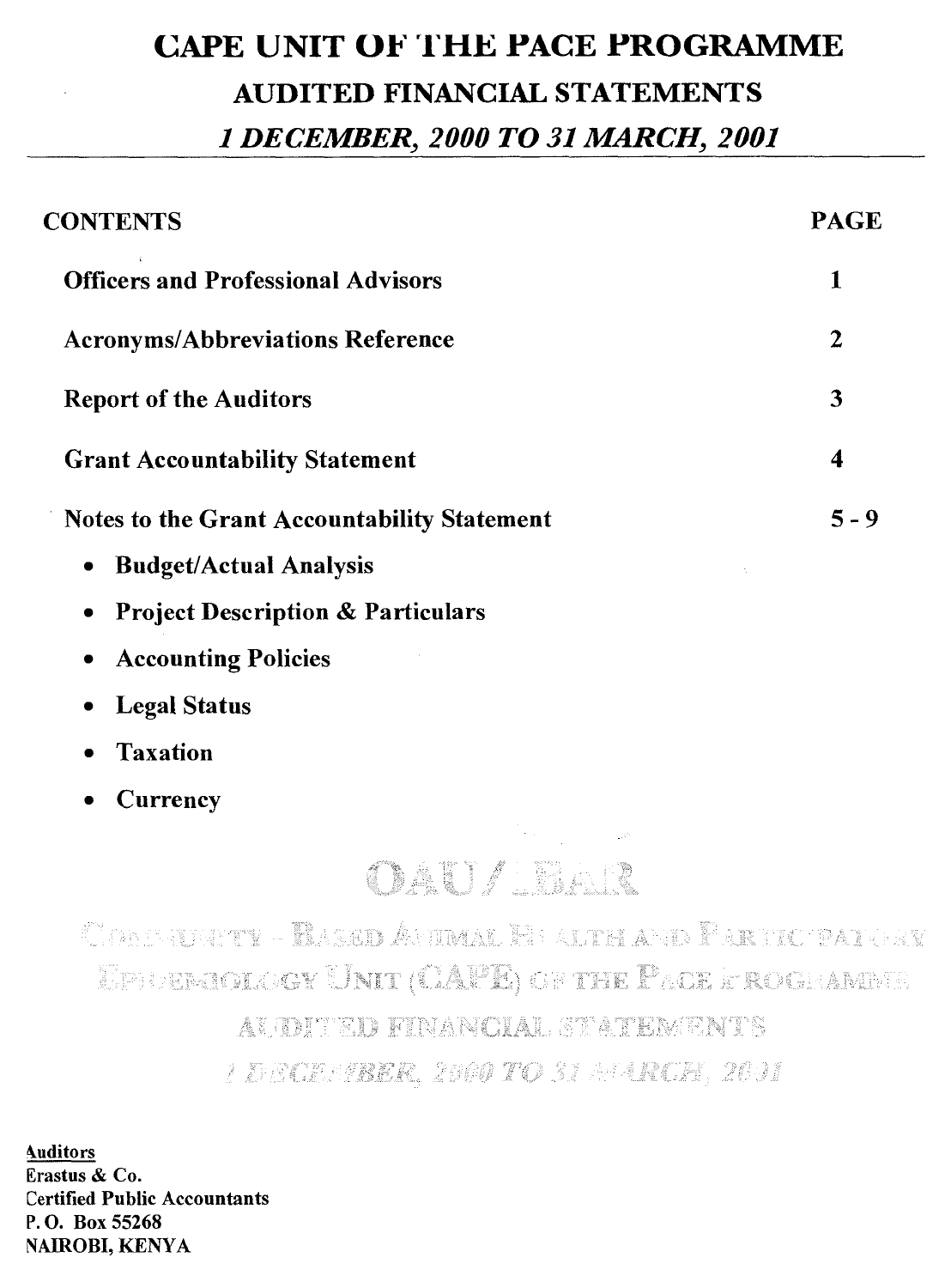#### OAU/IBAR COMMUNITY-BASED ANIMAL HEALTH & PARTICIPATORY EPIDEMIOLOGY UNIT (CAPE) OF THE PACE PROGRAMME

### **OFFICERS**

# CAPE Unit Account Holders

| $\bullet$ | Dr. J. T. Musiime     | $\ddot{}$                    | Director, OAU/IBAR (Agn.)                  |
|-----------|-----------------------|------------------------------|--------------------------------------------|
| $\bullet$ | Dr. Solomon H. Mariam | $\sigma_{\rm{max}}$          | Chief Livestock Projects Officer, OAU/IBAR |
|           | Dr. Rene Bessin       | $\overline{\phantom{a}}$     | PACE Programme Co-ordinator, OAU/IBAR      |
|           | Mr. John Nyagah       | $\qquad \qquad \blacksquare$ | Finance Officer, OAU/IBAR (Agn.)           |

# CAPE Unit Accounting Officers

|           | Dr. Tim Leyland    | Head of CAPE Unit                             |
|-----------|--------------------|-----------------------------------------------|
| $\bullet$ | Dr. Andy Catley    | Epidemiology & Informatics Officer, CAPE Unit |
|           | Mrs. Loise Kimani  | Administrative Assistant, CAPE Unit           |
|           | Mrs. Esther Ludeki | Accountant, CAPE Unit                         |
|           |                    |                                               |

# PACE Programme

Mr. Paul Mertens Financial Controller

# BANKERS

ABN AMRO Bank Nyerere Road P. 0. Box 30262 NAIROBI, KENYA

# GRANT AUDITORS

M/s Erastus & Co., Certified Public Accountants P. 0. Box 55268 NAIROBI, KENYA Telephone No. 254 (02) 60 49 31, 50 09 28, 50 00 13 Email: Erastus@insightkenya.com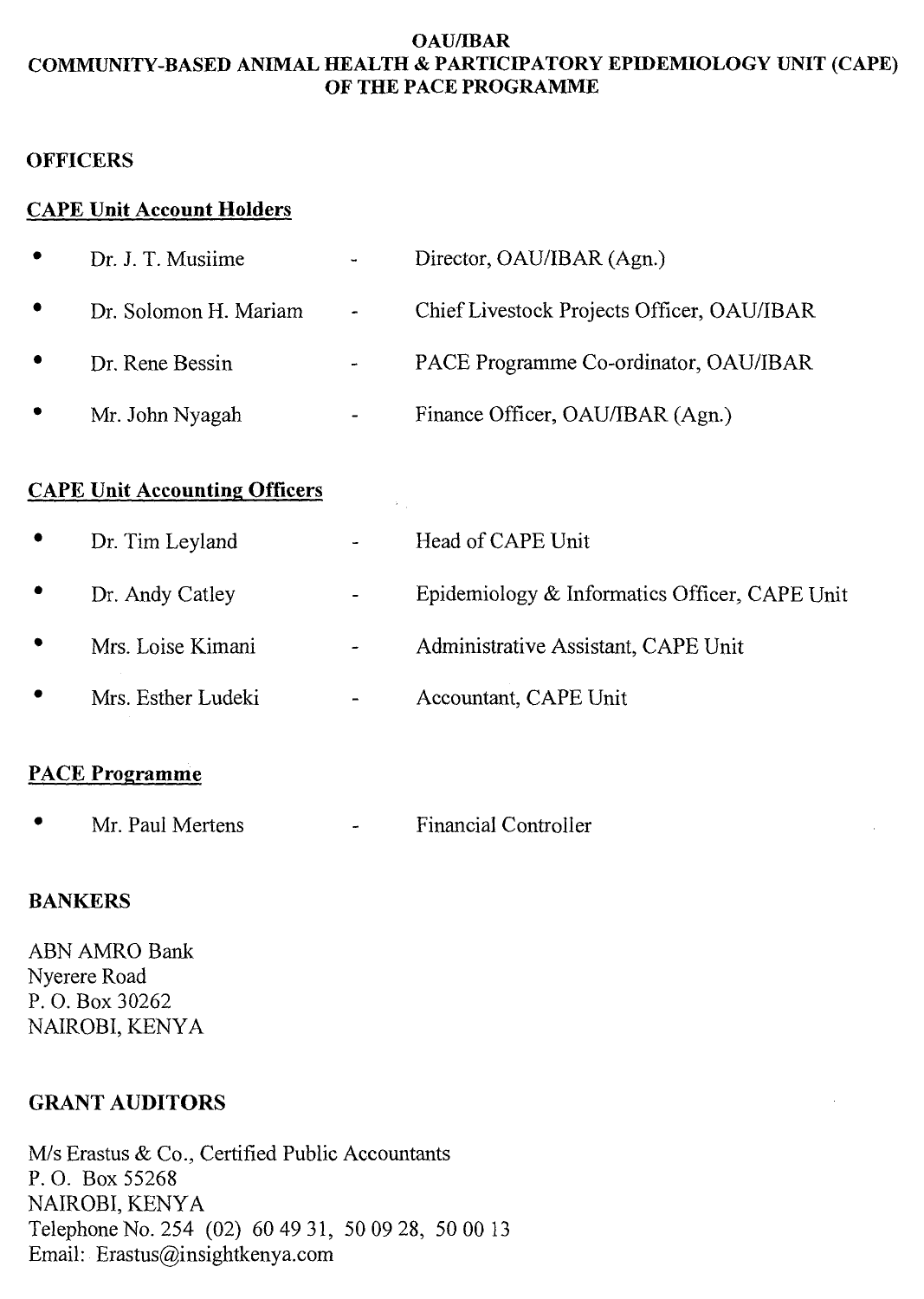#### OAU/IBAR COMMUNITY-BASED ANIMAL HEALTH & PARTICIPATORY EPIDEMIOLOGY UNIT (CAPE) OF THE PACE PROGRAMME

 $\blacklozenge$ 

#### ACRONYMS/ABBREVIATIONS REFERENCE

| <b>CAPE Unit</b> |                      | Community-based Animal Health & Participatory Epidemiology<br>Unit (CAPE)         |
|------------------|----------------------|-----------------------------------------------------------------------------------|
| <b>OAU/IBAR</b>  | $\ddot{\cdot}$       | Organisation of African Unity/Inter-African Bureau for<br><b>Animal Resources</b> |
| <b>PACE</b>      | $\ddot{\cdot}$       | Pan African Programme for the Control of Epizootics                               |
| <b>DfID</b>      | $\ddot{\cdot}$       | Department for International Development (UK)                                     |
| EC               | $\ddot{\phantom{a}}$ | <b>European Commission</b>                                                        |
| <b>GHA</b>       | $\ddot{\cdot}$       | <b>Greater Horn of Africa</b>                                                     |
| <b>CAH</b>       | $\ddot{\cdot}$       | <b>Community Animal Health</b>                                                    |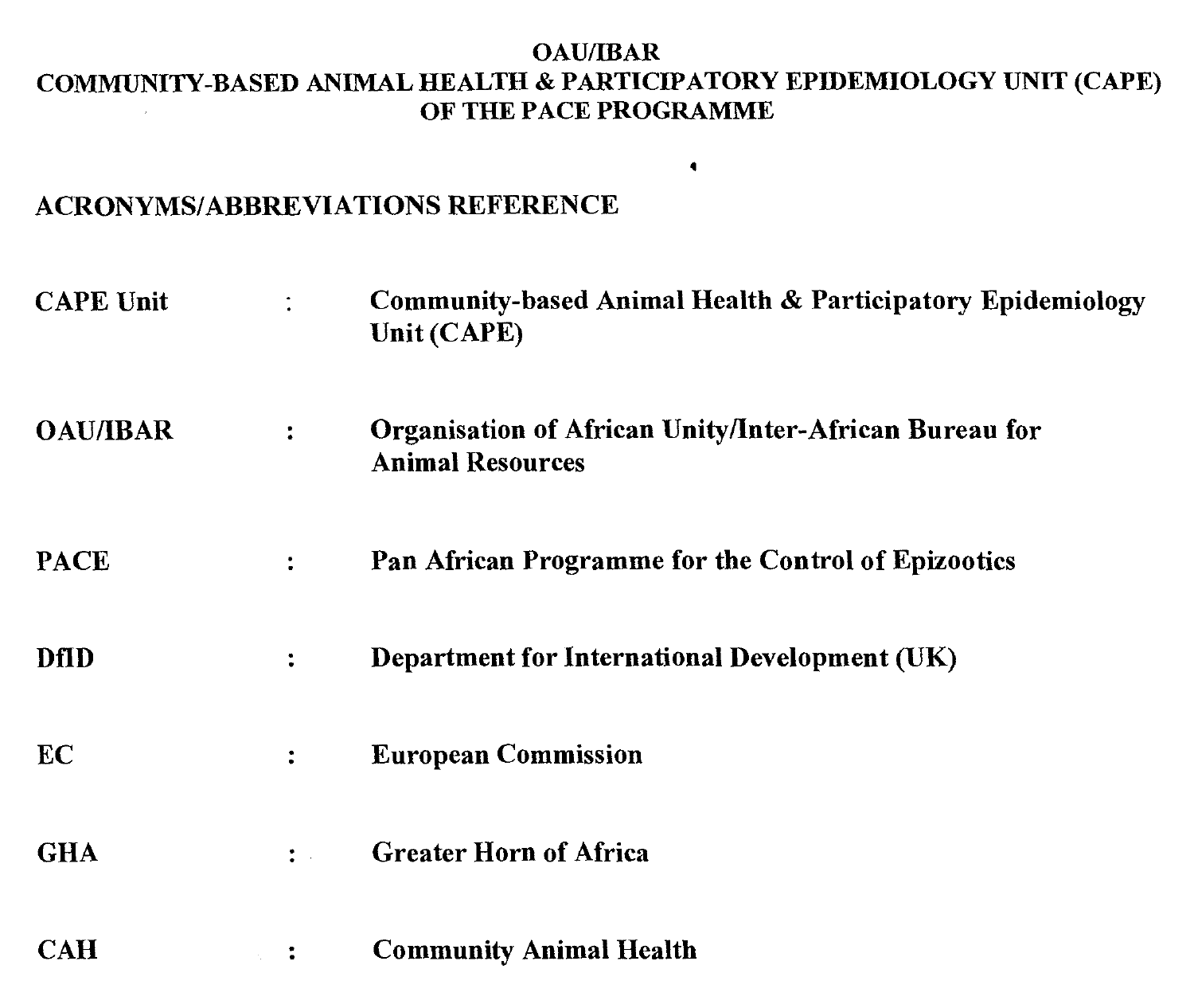#### GRANT AUDIT CERTIFICATE

#### OAU/IBAR COMMUNITY-BASED ANIMAL HEALTH & PARTICIPATORY EPIDEMIOLOGY UNIT (CAPE OF THE PACE PROGRAMME

# *Government of the United Kingdom of Great Britain and Northern Ireland (Department for International Development)*

- 1. We have audited the accompanying statement of grant revenues and allowable expenses of ti Organisation of African Unity/Inter-African Bureau for Animal Resources (OAU/IBAR) ar. Community-based Animal Health and Participatory Epidemiology Unit (CAPE Unit) for ti period 1 December 2000 to 31 March 2001, pursuant to the provisions of the Memorandum Understanding described in Note 3, between the Government of the United Kindgom of Gre Britain and Northern Ireland through the Department for International Development (DfID) ar<br>the OAU/IBAR dated 1<sup>st</sup> December 2000. This statement is the responsibility of th the OAU/IBAR dated  $1<sup>st</sup>$  December 2000. OAU/IBAR's management. Our responsibility is to express an opinion on this statement bast on our audit.
- 2. We conducted our audit in accordance with International Standards on Auditing. Tho: standards require that we plan and perform the audit to obtain reasonable assurance abo whether the financial statements are free of material misstatements. An audit include whether the financial statements are free of material misstatements. examining, on a test basis, evidence supporting the amounts and disclosures in the financi statements. An audit also includes assessing the accounting principles used and significa estimates made by management, as well as evaluating the overall financial stateme presentation. We believe that our audit provides a reasonable basis for our opinion.
- 3. The accompanying statement was prepared for the purpose of complying with the provisions the Memorandum of Understanding described under Note 3 and is not intended to be a comple presentation of the revenues and expenses of OAU/IBAR.
- 4. In our opinion, the statement of grant revenues and allowable expenses referred to abo' presents fairly, in all material respects, the grant revenues and allowable expenses of the CAI Unit for four (4) months period ended on 31 March, 2001, pursuant to the grant referred to abo in accordance with generally accepted accounting principles.





2001, Nairobi Kenya (E.A.)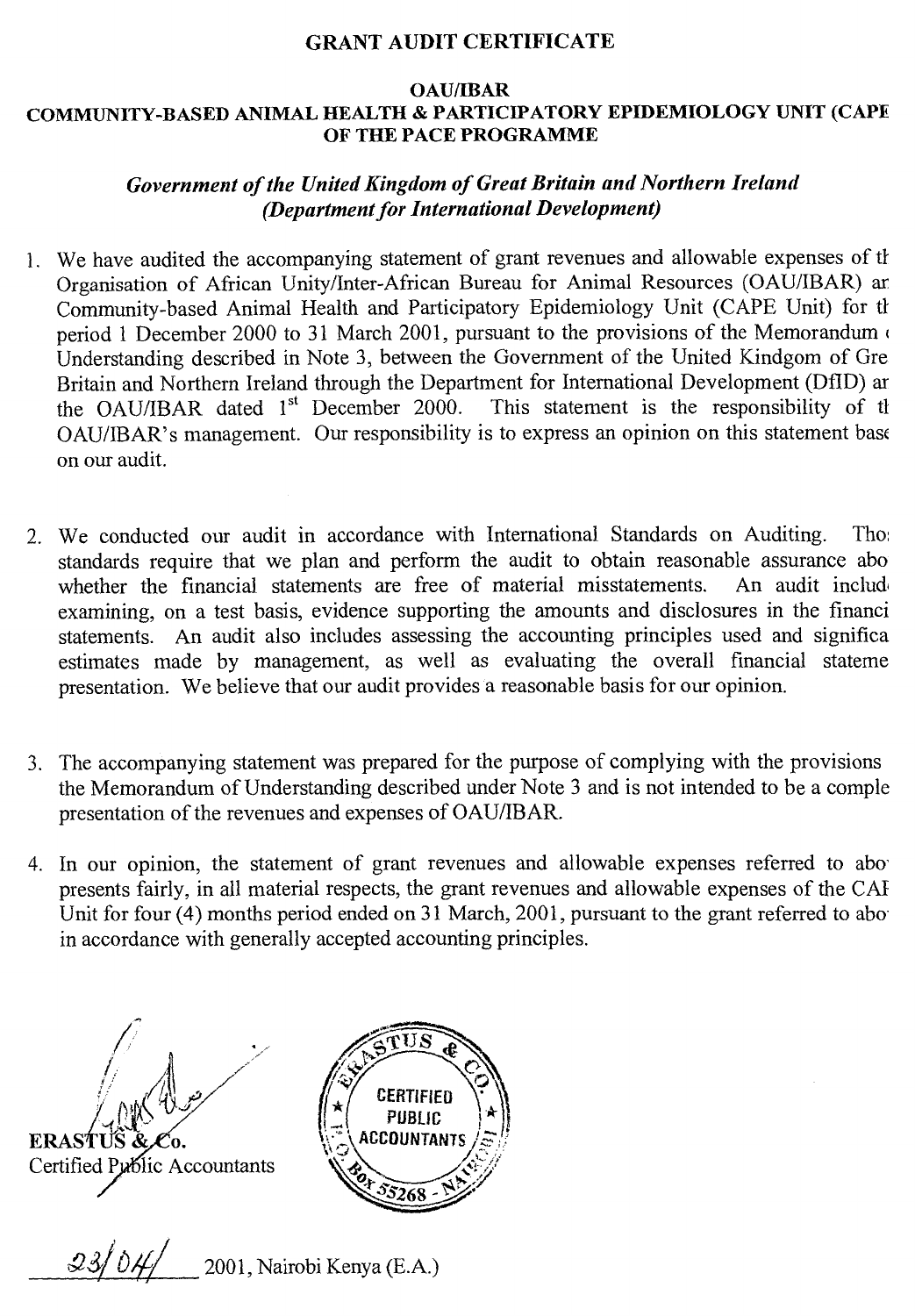# IMMUNITY-BASED ANIMAL HEALTH & PARTICIPATORY EPIDEMIOLOGY UNIT (CAPE) OF THE PACE PROGRAMME

# RANT ACCOUNTABILITY STATEMENT - 1 DECEMBER 2000 TO 31 MARCH 2001

| <b>COME</b>                                       | <b>Note</b>  | <b>UK£</b>            |
|---------------------------------------------------|--------------|-----------------------|
| DfID Grant Received                               | $\mathbf{1}$ | 985,502               |
| <b>XPENDITURE</b>                                 | $\mathbf{2}$ |                       |
| Personnel                                         | (a)          | 95,574                |
| Training, Workshops, conferences and publications | (b)          | 731                   |
| Vehicle Costs                                     | (c)          | $9,773$ $9,857$       |
| Equipment                                         | (d)          | 2,872,908             |
| Consumables                                       | (e)          | 10,372 2 823 + 8 753  |
| <b>Indirect Costs</b>                             | $\bf{(f)}$   | $1,863 -$             |
| Ecosystem Field Projects                          | (g)          | $16,916$ $7,390$      |
| Sub - Total                                       |              | 138,101 $138,25$      |
| Exchange Difference [(Gain)/Loss]                 |              | 173<br>(62)           |
| <b>Total</b>                                      |              | 13835-<br>138,039     |
| <b>ROJECT FUNDS C/F</b>                           |              | 847,463<br><b>UK£</b> |

### ELD AS FOLLOWS:

| <b>URRENT ASSETS</b>   |             |                       |
|------------------------|-------------|-----------------------|
| Cash and Bank Balances |             | $846,633 \vee 816633$ |
| Advances               | 830 $\vee$  | 82.0                  |
| <b>ROJECT FUNDS</b>    | UK£ 847,463 |                       |

| e certify that these funds have been spent and read in Edman Nously. Accounts approved $\mathcal{Q}/\mathcal{O}\mathcal{A}$<br>2001. |
|--------------------------------------------------------------------------------------------------------------------------------------|
|                                                                                                                                      |
| Director<br>V FOR ANY                                                                                                                |
| U/IBN<br>Financial Controller, PACE Programine                                                                                       |
|                                                                                                                                      |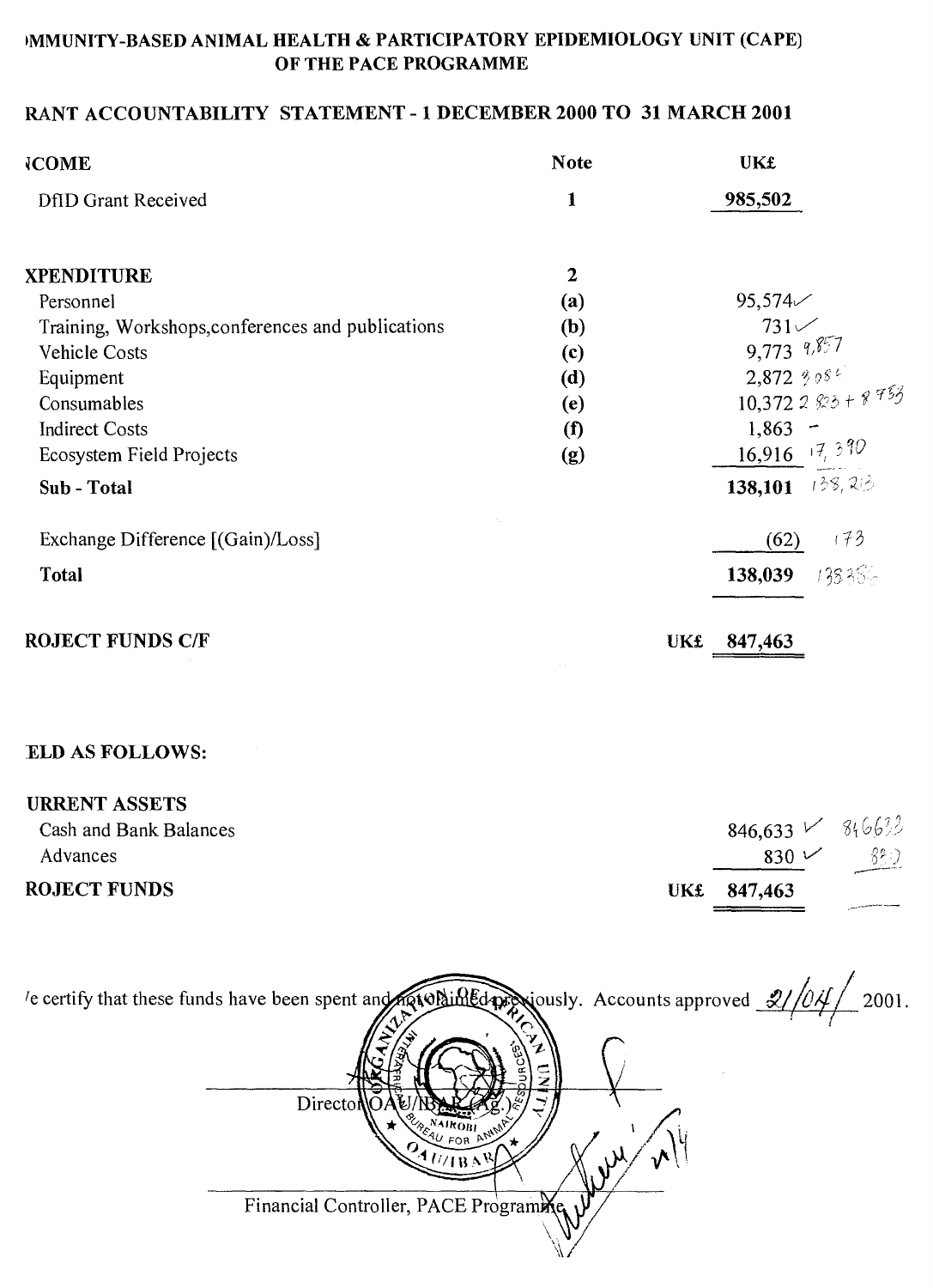# NOTES TO THE GRANT ACCOUNTABILITY STATEMENT - 31 MARCH 2001

# 1.) INCOME - BUDGET/ACTUAL ANALYSIS

|                             | <b>Budget</b> | Actual                                |         | Variance     |
|-----------------------------|---------------|---------------------------------------|---------|--------------|
|                             | Year 1to1     | <b>Current Period   Year to Date </b> |         | Year to date |
|                             | UK£           | UK£                                   | UK£     | UK£          |
| <b>DfID Grant Tranche 1</b> | 985.502       | 985,502                               | 985.502 |              |

#### 2.) EXPENDITURE - BUDGET/ACTUAL ANALYSIS

|     |                                            | <b>Budget</b> | Actual                |                     | Variance                  |
|-----|--------------------------------------------|---------------|-----------------------|---------------------|---------------------------|
|     |                                            | Year 1to1     | <b>Current Period</b> | <b>Year to Date</b> | Year to date              |
|     | INTERNATIONAL/REGIONAL LEVEL               | UK£           | <b>UK£</b>            | <b>UK£</b>          | <b>UK£</b>                |
| (a) | Personnel                                  |               |                       |                     |                           |
|     | <b>International Posts</b>                 |               |                       |                     |                           |
|     | Technical advisor                          | 44,304        | 44,304                | 44,304              |                           |
|     | Senior Field based Veterinary Officer      | 15,190        | 0                     | 0                   | 15,19                     |
|     | Field Based Veterinary officers(2)         | 26,667        | $\theta$              | 0                   | 26, 66                    |
|     | Epidemiology and Informatics Officer       | 44,304        | 44,304                | 44,304              |                           |
|     | <b>DFID APO</b>                            | 11,250        | 0                     | 0                   | 11,22                     |
|     | Sub - Total                                | 141,715       | 88,608                | 88,608              | 53,10                     |
|     | <b>Consultants</b>                         |               |                       |                     |                           |
|     | Privatisation Specialist                   | 10,000        | 0                     | 0                   | 10,00                     |
|     | PACE Advisory Comm. Res. Persons           | 5,000         | 0                     | 0                   | 5,0(                      |
|     | Sub - Total                                | 15,000        | 0                     | 0                   | 15,00                     |
|     | <b>Support Staff</b>                       |               |                       |                     |                           |
|     | <b>Assistant PACE Accountant</b>           | 3,733         | 2,121                 | 2,121               | 1,6                       |
|     | Office Manager                             | 7,400         | 4,050                 | 4,050               | 3,3.4                     |
|     | Logistician                                | 4,800         | 0                     | 0                   | 4,80                      |
|     | Drivers (2)                                | 3,300         | 0                     | 0                   | 3,3(                      |
|     | Secretary                                  | 1,813         | 0                     | 0                   | 1,8                       |
|     | Messenger                                  | 907           | 795                   | 795                 | $\mathbf{1}^{\mathbf{1}}$ |
|     | Sub - Total                                | 21,953        | 6,966                 | 6,966               | 14,98                     |
|     | Total                                      | 178,668       | 95,574                | 95,574              | 83,09                     |
| (b) | Training Workshops, confs and publications |               |                       |                     |                           |
|     | Workshop Policy Devt                       | $\bf{0}$      | 239                   | 239                 | (2)                       |
|     | <b>Border Harmonisation Meetings</b>       | 6,000         | 431                   | 431                 | 5,51                      |
|     | Publications                               | 3,000         | 56                    | 56                  | 2,9                       |
|     | Communications                             | 10,000        | 5                     | 5                   | 9,9                       |
|     | Total                                      | 19,000        | 731                   | 731                 | 18,20                     |

Auditors' report - page 3

The notes on pages  $5 - 9$  form part of these accounts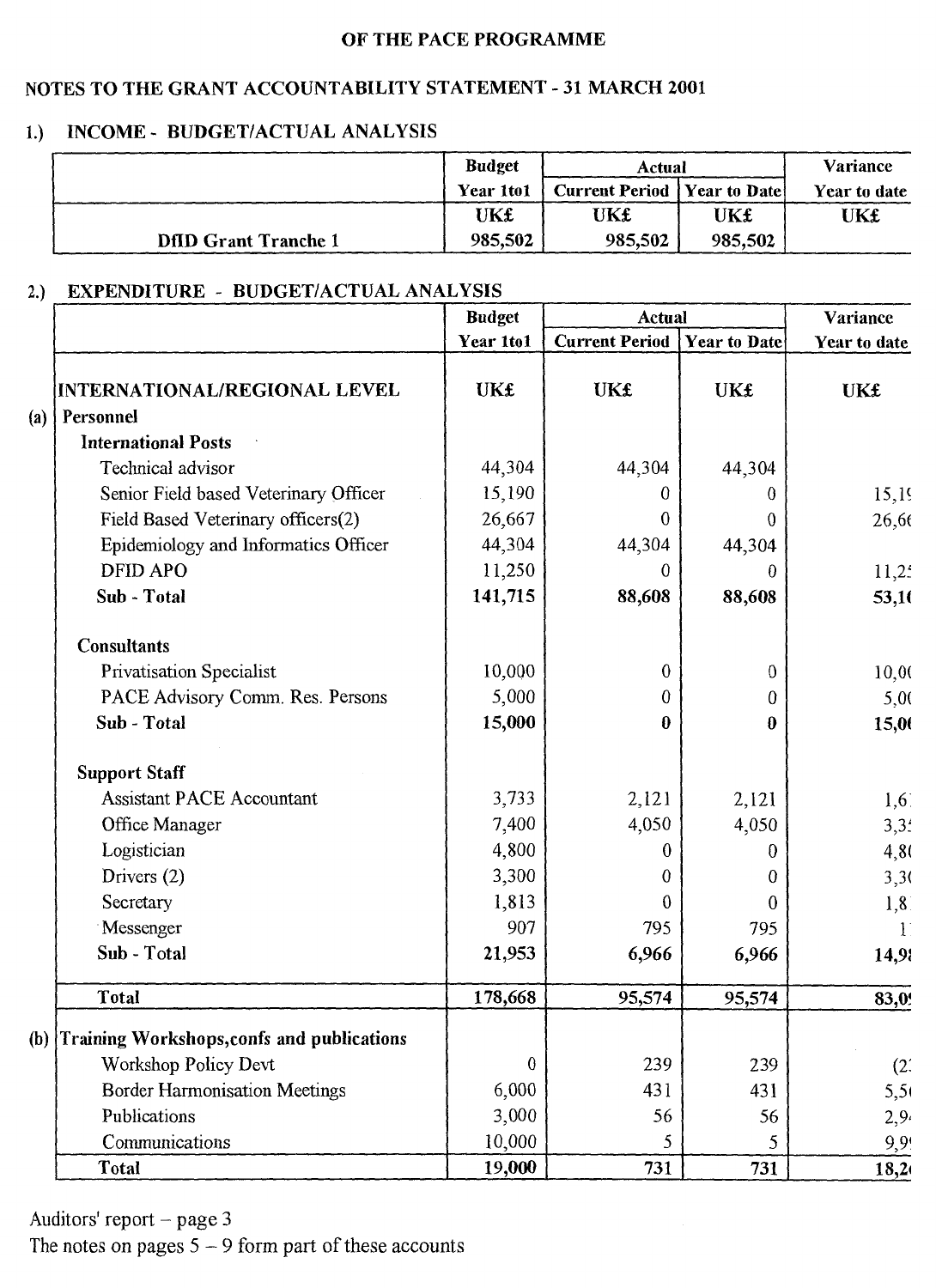# TOTES TO THE GRANT ACCOUNTABILITY STATEMENT - 31 MARCH 2001

| ۰,           | EAT ENDITURE - DUDGET/ACTUAL ANALISIS COMU | <b>Budget</b> | Actual                |            | Variance                  |
|--------------|--------------------------------------------|---------------|-----------------------|------------|---------------------------|
|              |                                            | Year 1to1     | <b>Current Period</b> |            | Year to Date Year to date |
|              |                                            | <b>UK£</b>    | <b>UK£</b>            | <b>UK£</b> | UK£                       |
|              | c) Vehicle Costs                           |               |                       |            |                           |
|              | 4WD Utc                                    | 18,333        | $\bf{0}$              | 0          | 18,333                    |
|              | Saloon                                     | 10,667        | 9,107                 | 9,107      | 1,560                     |
|              | Operations and Maintenance                 | 1,500         | 666                   | 666        | 834                       |
|              | <b>Total</b>                               | 30,500        | 9,773                 | 9,773      | 20,727                    |
|              | d) Equipment                               |               |                       |            |                           |
|              | Computer plus Software                     | 1,000         | 1,251                 | 1,251      | (251)                     |
|              | Disease Surveillance Tools Devt            | 10,000        | 253                   | 253        | 9,747                     |
|              | Camping & Office Equipment                 | 0             | 669                   | 669        | (669)                     |
|              | Operations & Maintenance                   | 700           | 699                   | 699        |                           |
|              | <b>Total</b>                               | 11,700        | 2,872                 | 2,872      | 8,828                     |
|              |                                            |               |                       |            |                           |
| e)           | Consumables                                |               |                       |            |                           |
|              | Stationery/Communication                   | 2,000         | 1,640                 | 1,640      | 360                       |
|              | <b>Office Rent</b>                         | 5,000         | 0                     | 0          | 5,000                     |
|              | <b>Travel</b>                              |               |                       |            |                           |
|              | Regional Travel                            | 8,500         | 1,469                 | 1,469      | 7,031                     |
|              | <b>International Travel</b>                | 2,500         | 793                   | 793        | 1,707                     |
|              | Per diems                                  | 20,318        | 6,470                 | 6,470      | 13,848                    |
|              | <b>Total</b>                               | 38,318        | 10,372                | 10,372     | 27,946                    |
| $\mathbf{f}$ | <b>Indirect Costs</b>                      |               |                       |            |                           |
|              | OAU/IBAR-10% on Operational costs, field   |               |                       |            |                           |
|              | & support field staff                      | 16,833        | 1,863                 | 1,863      | 14,970                    |
|              | <b>Total</b>                               | 16,833        | 1,863                 | 1,863      | 14,970                    |
|              |                                            |               |                       |            |                           |
|              | Sub Total International/Regional Field     | 295,019       | 121,185               | 121,185    | 173,834                   |
| (g)          | <b>ECOSYSTEM FIELD PROJECTS</b>            |               |                       |            |                           |
|              | Karamajong Cluster Ecosystem               | 41,968        | 906                   | 906        | 41,062                    |
|              | East Horn of Africa Ecosystem              | 166,123       | 1,518                 | 1,518      | 164,605                   |
|              | West Nile Ecosystem                        | 121,212       | 12,680                | 12,680     | 108,532                   |
|              | East Nile Ecosystem                        | 78,788        | 906                   | 906        | 77,882                    |
|              | Greater Serengeti Ecosystem                | 26,230        | 906                   | 906        | 25,324                    |
|              | <b>Sub Total Field Projects</b>            | 434,321       | 16,916                | 16,916     | 417,405                   |
|              |                                            |               |                       |            |                           |
|              | UK£<br>GRAND TOTAL $[(a)$ to $(g)]$        | 729,340       | 138,101               | 138,101    | 591,239                   |

#### **BHDCET/ACTHAL ANALVSIS** Contd **EXPENDITION**  $\lambda$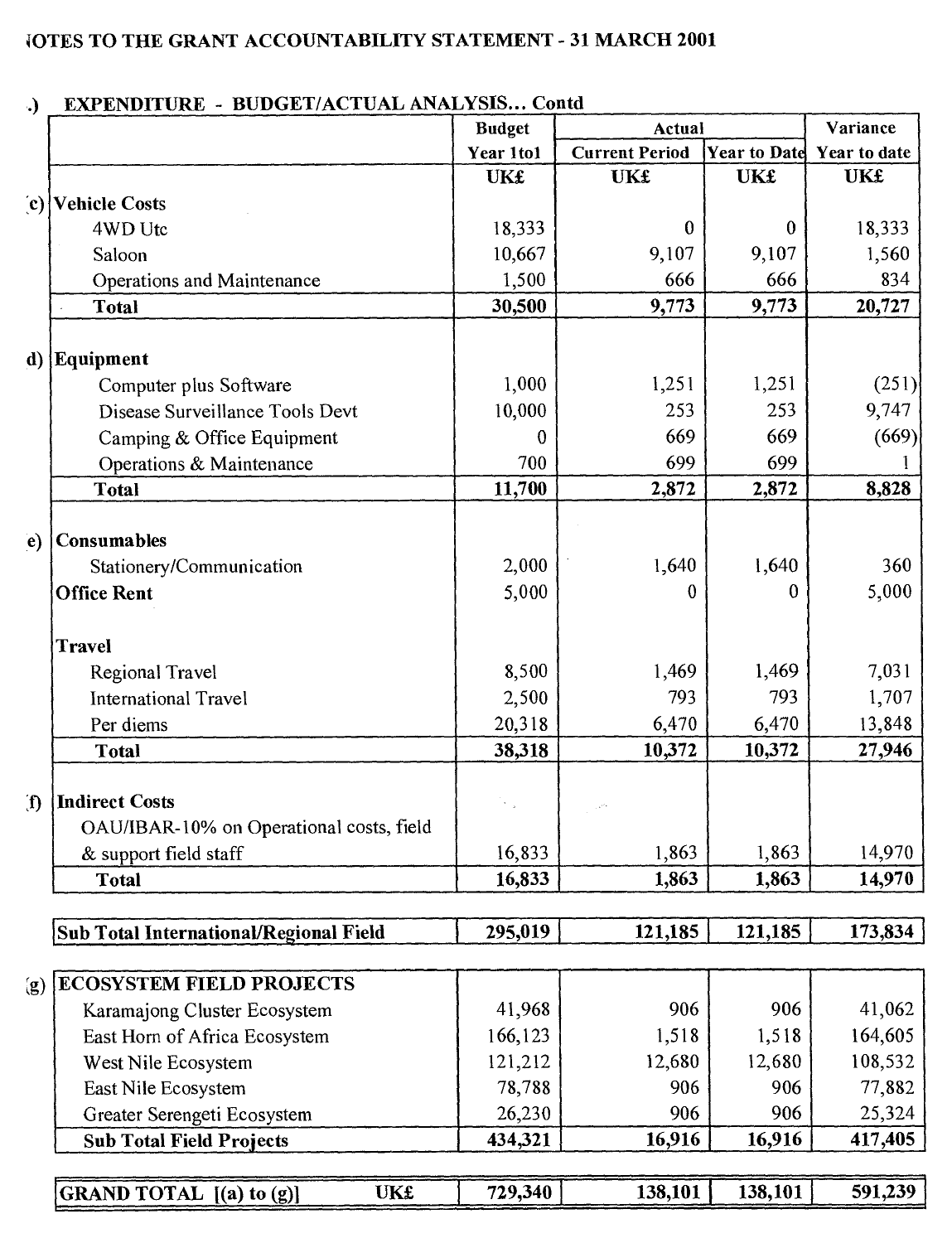# NOTES TO THE GRANT ACCOUNTABILITY STATEMENT — 31 MARCH, 2001

# 3. PROJECT DESCRIPTION AND PARTICULARS

#### 3.1 Project Title

#### Full Title

Community-Based Animal Health and Participatory Epidemiology Unit (CAPE)

#### **Short Title**

CAPE Unit

#### 3.2 Funding Arrangements

#### Donors

Government of the United Kingdom of Great Britain and Northern Ireland throug the Department for International Development (DfID)

| Project Commencement        | 1 December 2000 |
|-----------------------------|-----------------|
| Project Duration            | Four (4) Years  |
| <b>Financial Statements</b> | Quarterly       |
| Grant Amount (Total)        | UK£ 5,426,483   |
| <b>First Disbursement</b>   | UK£ 985,502     |

# 3.3 Project Goal

Reduced poverty, and vulnerability to poverty, of pastoral people in the Greater Horn ( Africa (GHA).

### 3.4 Purpose

Sustainable animal health services able to control the diseases that threaten healt and productivity of livestock, and hence livelihoods of pastoralists in the Great Horn of Africa region (GHA)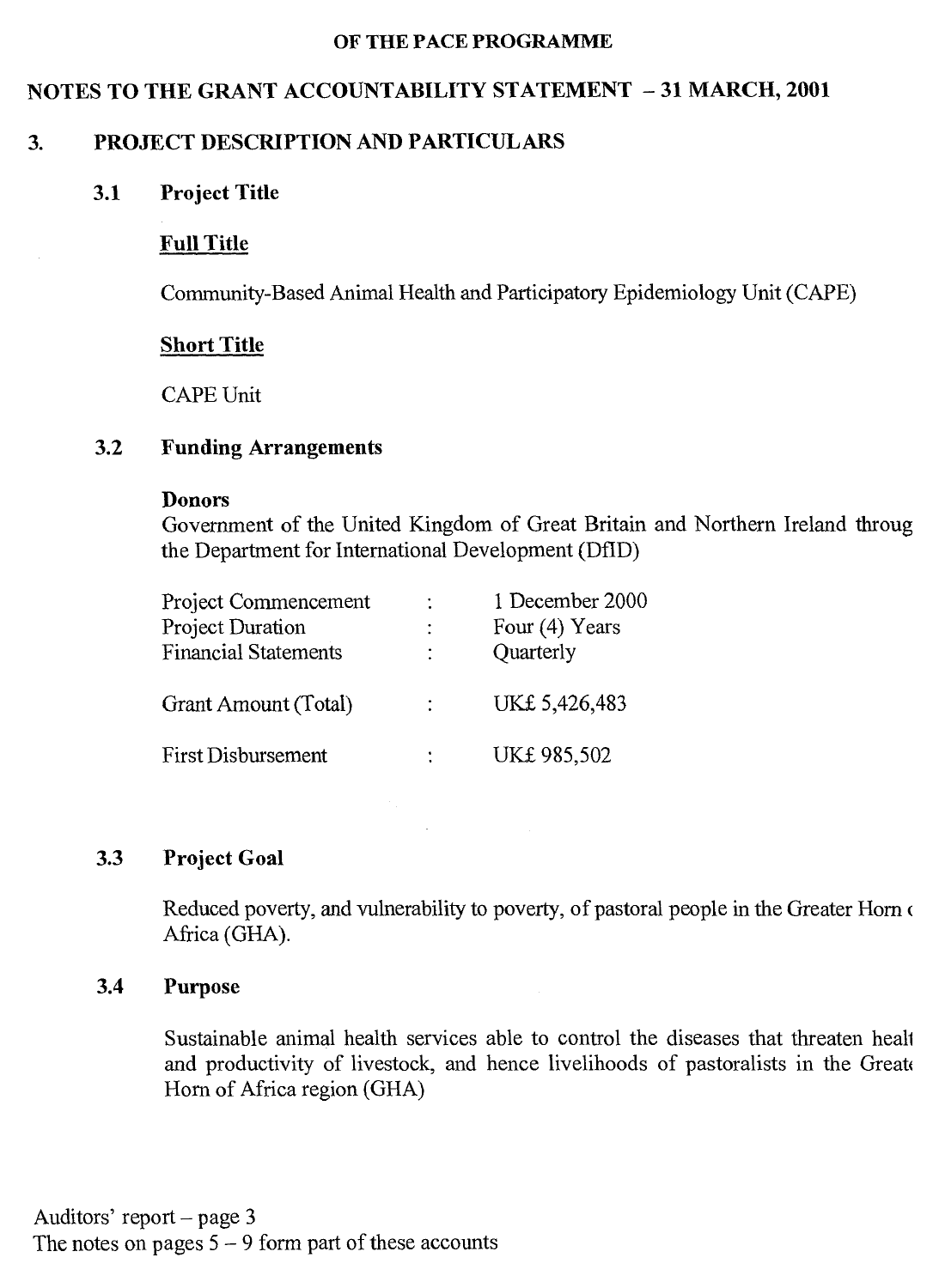# **NOTES TO THE GRANT ACCOUNTABILITY STATEMENT -31 MARCH, 2001**

### 3.5 **Outputs**

- 1. Community Animal Health (CAH) delivery systems capable of epizootic disease surveillance and disease control established (or supported) in key ecosystem and other CAPE working areas.
- 2. Capacity of OAU-IBAR to champion pro-poor policies, and internal and external institutional reform strengthened.
- 3. Knowledge development to support policy change, improved practice and scaling up of CAH.
- 4. Knowledge sharing on animal health service delivery and best practice guidelines for pastoral areas with national and international stakeholders
- 5. Advancement of CAH-enabling policy and legislation in pastoral areas where CAPE is active.

# **3.6 Target Areas**

Six pastoral ecosystems that span nine countries including regions in Central African Republic, Chad, Uganda, Sudan, Kenya, Tanzania, Ethiopia, Eritrea and Somalia.

# **3.7 Managers and Implementers**

The unit is managed and its activities implemented by OAU/IBAR in partnership with the EC, PACE Programme. The CAPE Unit's budget is UK£ 5.7 Million spread over a period of four (4) years (covering December 2000 to October 2004). The EC through its PACE Programme, will contribute UK£ 0.285 Million. DfID to contribute the balance of UK£ 5.427 Million.

# **4. ACCOUNTING POLICIES**

# **4.1 Basis of Accounting**

The accounts are prepared under the historical cost convention.

# **4.2 Income**

This comprises grant received from the Government of the United Kingdom of Great Britain and Northern Ireland through the Department for International Development (DfID). Grant income is recognised when received.

Auditors' report — page 3